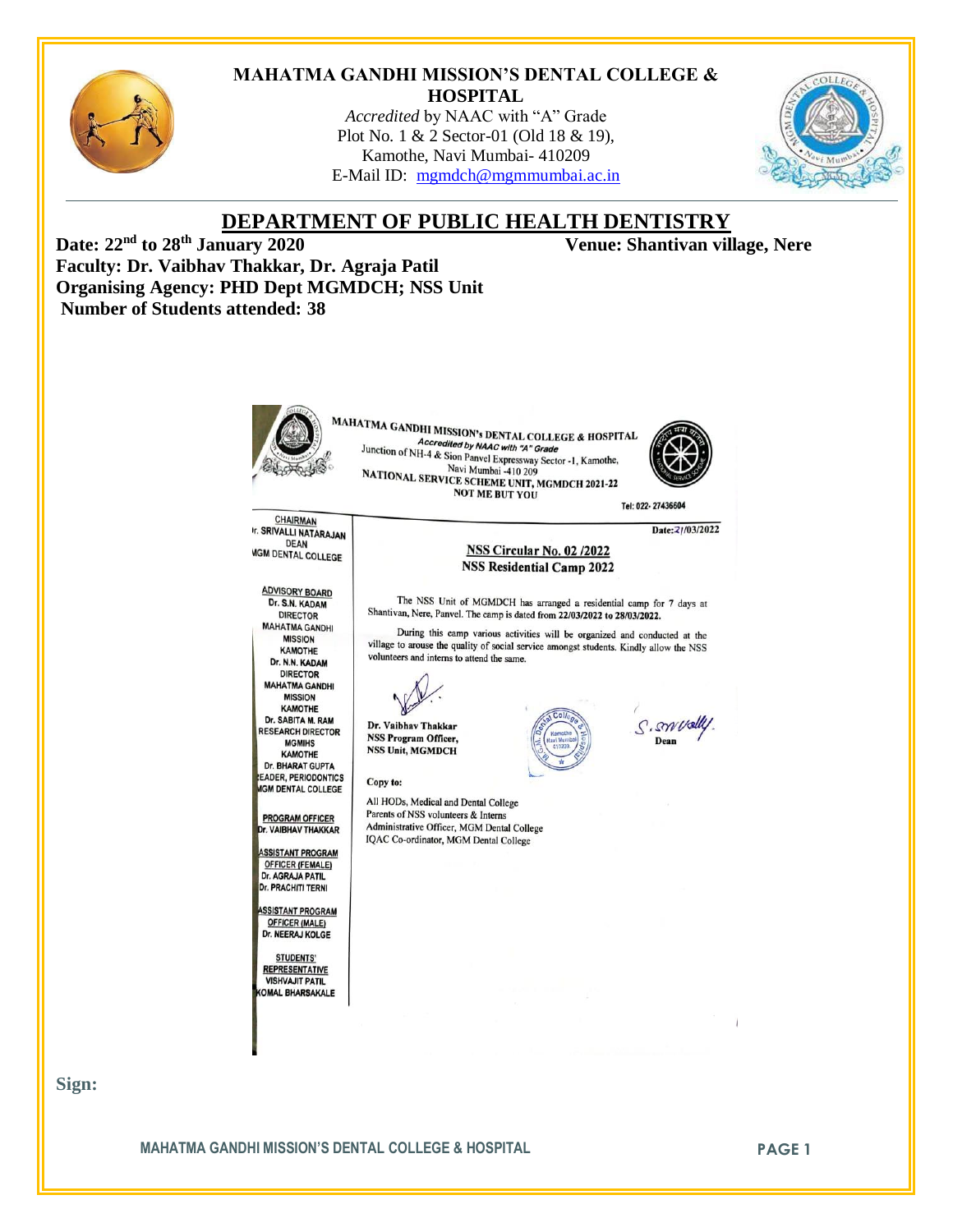## **Survey of Oral Health problems at Shantivan Village, Nere (Bhangad, Koproli, Wakadi, Umroli**

 MGM Dental College in association with IDA constantly takes efforts of extending the oral health care to the community. The oral care initiative was also extended to patients at**Shantivan Village** with the intention of creating awareness and providing oral health care to the patients. **Aim and objective:** 

### 1. To assess the oral health status of patients and to provide necessary Dental treatment.

2. To educate them and create awareness about oral health.

### **Method**:

A type III examination was carried out with the use of mouth mirror and probe in day light. All the patients were assessed for oral health status and were explained the need to get the problems corrected. The patients were made aware of the existing dental problems and preventive measures were explained.

**Observations:** A total of 525 patients were examined for various dental problems. Those requiring extensive treatment were referred to MGM Dental College and Hospital, Kamothe.

| <b>Condition</b> | No. of      | Percentage     |
|------------------|-------------|----------------|
|                  | individuals | $\frac{6}{10}$ |
| Dental caries    | 274         | 71.5%          |
| Gingivitis       | 112         | 27.15%         |
| Missing          | 87          | 20.63%         |
| Malocclusion     | 52          | 13.58%         |

#### **Oral health status:**



#### **Interpretation and conclusion:**

**Dental caries is the most common problem among the patients followed by gingivitis.**

**Oral health education and prevention strategies should be implemented in order to reduce the disease burden among these patients.**

**Sign:**

**MAHATMA GANDHI MISSION'S DENTAL COLLEGE & HOSPITAL PAGE 2**